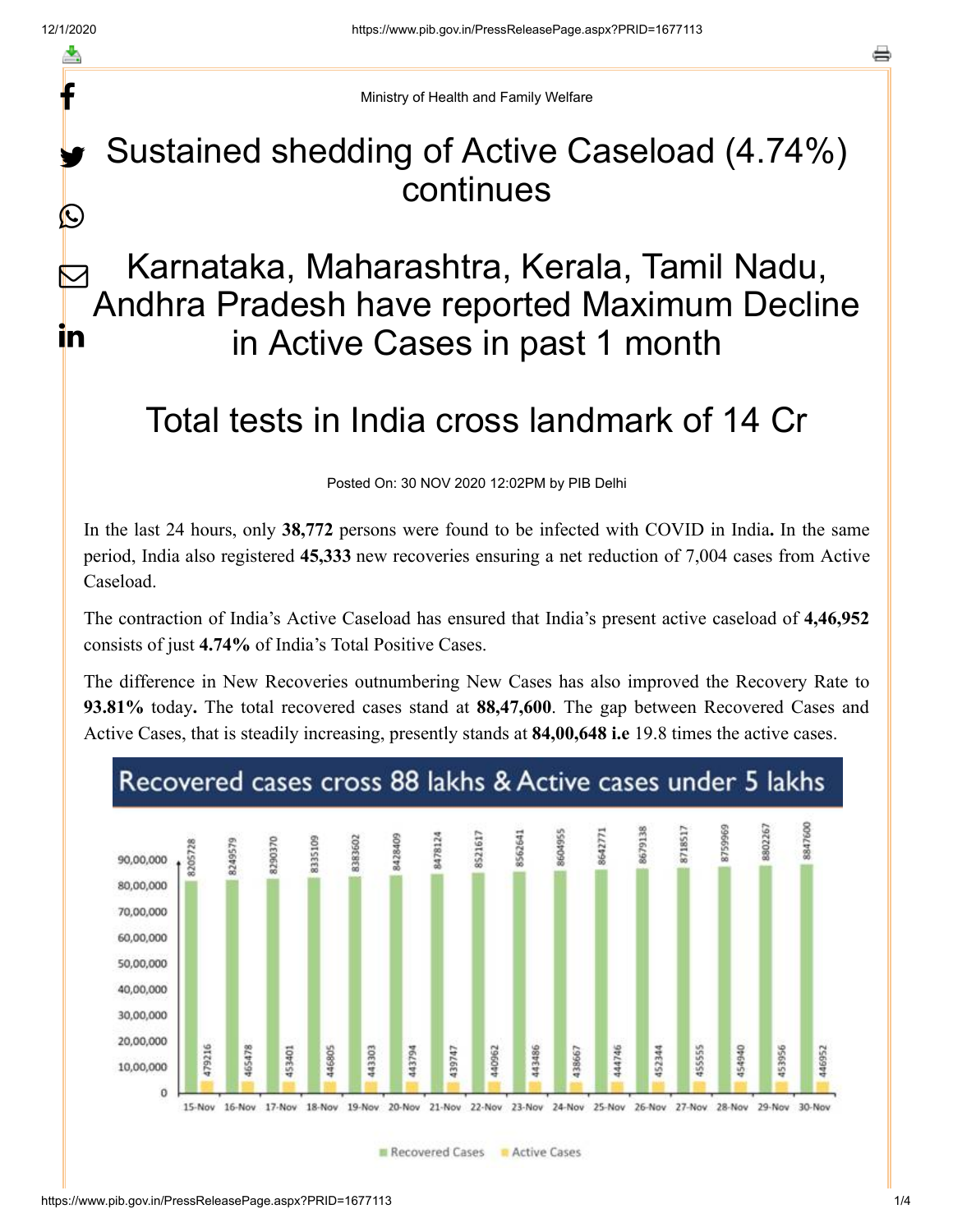Karnataka, Maharashtra, Kerala, Tamil Nadu, Andhra Pradesh have reported highest decline in Active Cases in the past one month. f

Madhya Pradesh, Himachal Pradesh, Delhi, Haryana and Rajasthan are reporting a rise in the active caseload, on the other hand.

## Change in number of active cases for states in the last month



India has crossed a landmark milestone in its fight against COVID, with the total tests having crossed the **14 cr mark** today. **8,76,173** tests have been conducted in the last 24 hours**.** India has ramped up its per day testing capacity to 15 lakh.

Ten States/UTs have contributed **78.31%** of the new cases reported in the last 24 hours.

Kerala reported 5,643 cases in the last 24 hours followed closely by Maharashtra which recorded 5,544 new cases. Delhi reported another 4,906 new cases yesterday.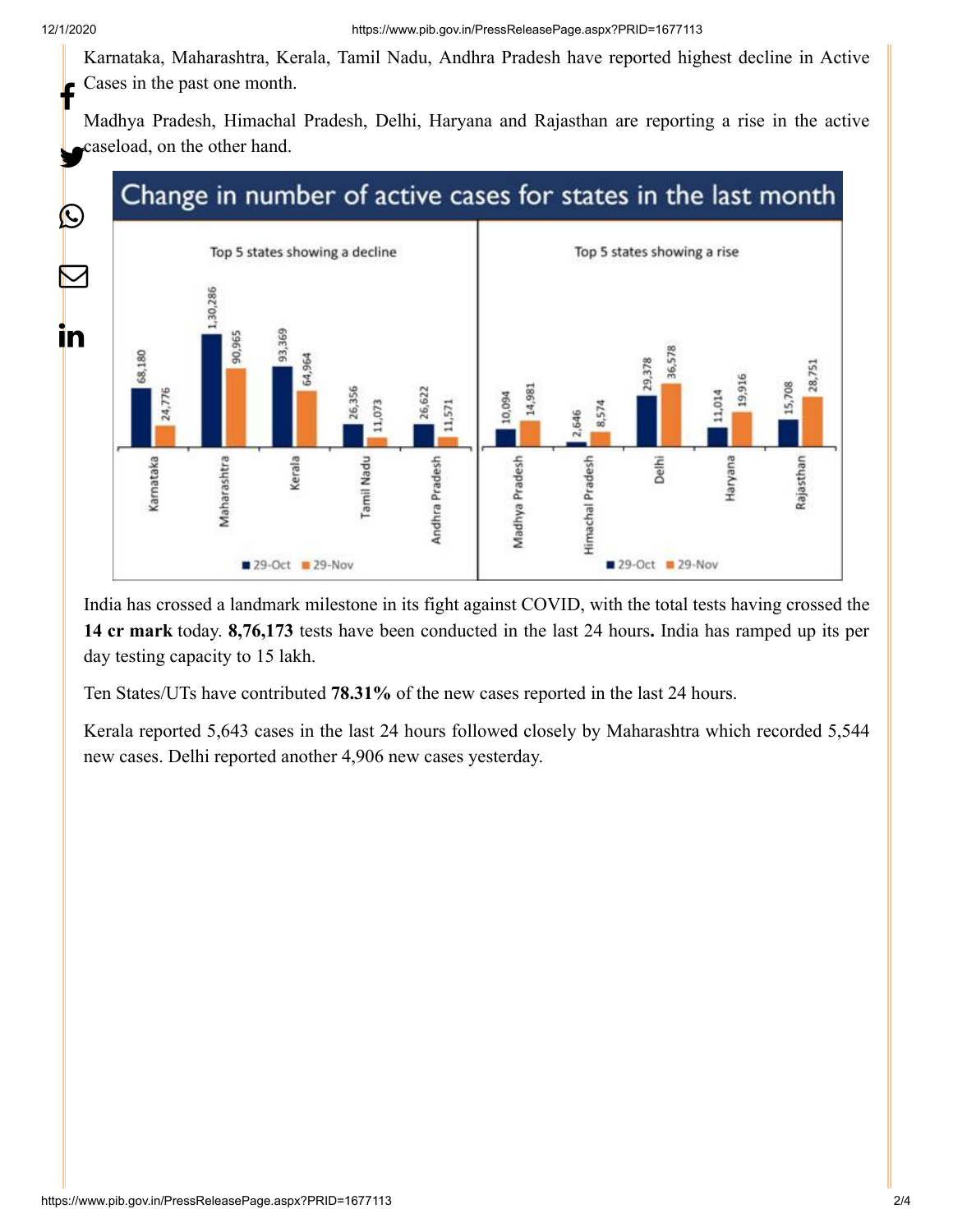12/1/2020 https://www.pib.gov.in/PressReleasePage.aspx?PRID=1677113



**76.94%** of the new recovered cases are contributed by ten States/UTs.

With 6,325 persons recovering from COVID, Delhi saw the greatest number of recoveries. Kerala registered another 5,861 daily recoveries while Maharashtra reported 4,362 new recoveries.



**78.56%** of the **443** case fatalities that have been reported in the past 24 hours are from Ten States/UTs. The national Case Fatality Rate has further dipped to **1.45%.** India is one of the countries with the lowest deaths per million population globally (**99.4** at present).

**19.18%** of new fatalities reported are from Maharashtra which reported 85 deaths. Delhi saw a fatality count of 68 while West Bengal reported 54 new deaths.